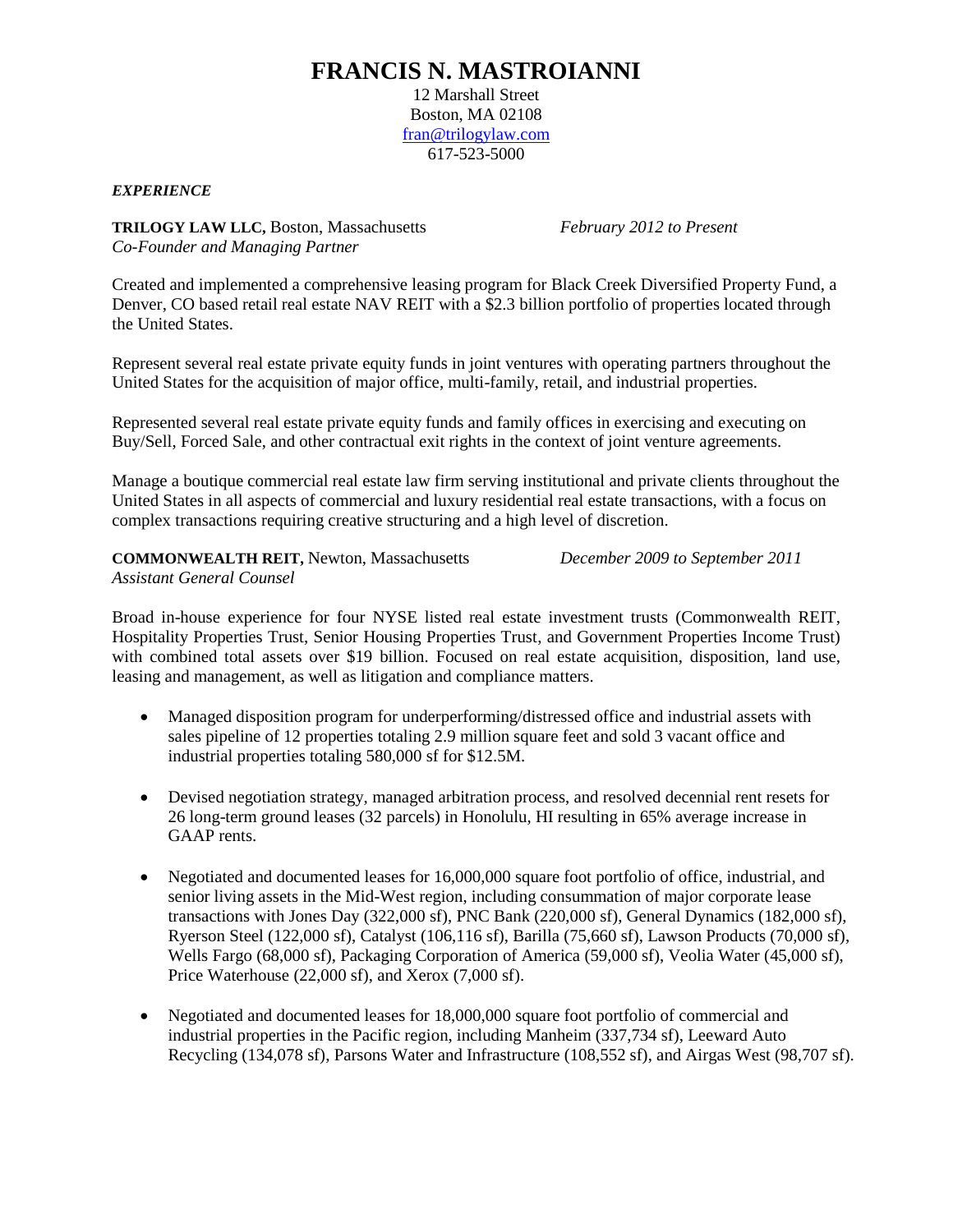Broad real estate experience focused on Hospitality and Leisure Industry and Real Estate Investment Management.

- Represented REITs, institutional investors and private lenders, pension and endowment fund advisors, opportunity fund managers, underwriters, office and retail landlords and tenants, developers, and commercial banks. Asset types included shopping centers, office buildings, mixed-use projects, multi-family properties, hotels and resorts, marinas, data centers, assisted living facilities, and self-storage and industrial properties.
- Experience included entity structuring, acquisitions and dispositions, land use and permitting, leasing and ground leasing, construction and permanent financing, joint ventures, franchise and management agreements, tax deferred exchanges, workouts, and restructurings.
- Counseled finance and investment clients regarding a wide range of large and complex mortgage and mezzanine debt transactions, joint ventures, forward commitments, distressed note acquisitions, UCC pledge foreclosures, loan assumptions, preferred equity arrangements and secured subscription facilities on behalf of real estate investment management clients, providing the majority of a transaction's capital stack and involving institutional grade properties nationwide.

**TRILOGY PARTNERS LLC**, Boston, Massachusetts *November 2002 to September 2005 Founder and Chief Executive Officer*

- Acquired and converted an automotive service station into 6,000 square feet of neighborhood retail space; arranged acquisition and construction financing of \$1,300,000 provided by Eastern Bank and private lender; development required securing special permit and site plan approval for change of use from zoning board of appeals. Project won 2005 Watertown Chamber of Commerce Neighborhood Revitalization Award.
- Acquired US Postal facility; negotiated long term lease with the US Postal Service; navigated US GSA procurement qualifications to consummate transaction; obtained zoning board of appeal variance to expand building for Bank of America ATM.

**SAMUELS PROPERTY GROUP LLC***,* Boston, Massachusetts *October 1999 to September 2002 Co-Founder, Chief Operating Officer, and General Counsel*

- Acquired and redeveloped 125,000 square foot vacant building; negotiated 72,000 square foot office lease with Harvard University, as well as leases with Walgreens, The Gap, and Boston Sports Club; total project cost: \$24,700,000; arranged acquisition and construction financing of \$18,000,000 by KeyBank; permanent CMBS financing of \$25,000,000 by Bank of America.
- Acquired and redeveloped 26,000 square foot vacant lab building; negotiated lease for entire building with Pfizer; total project cost: \$5,000,000; arranged acquisition and construction financing by Key Bank; permanent financing of \$5,000,000 by Cambridge Savings Bank.

**GOULSTON & STORRS, P.C.***,* Boston, Massachusetts *October 1994 to August 1997 Associate Attorney, Real Estate Group*

Broad real estate experience focused on transactional work, permitting and development, leasing, and finance.

• Represented residential development company in acquisition and initial permitting and